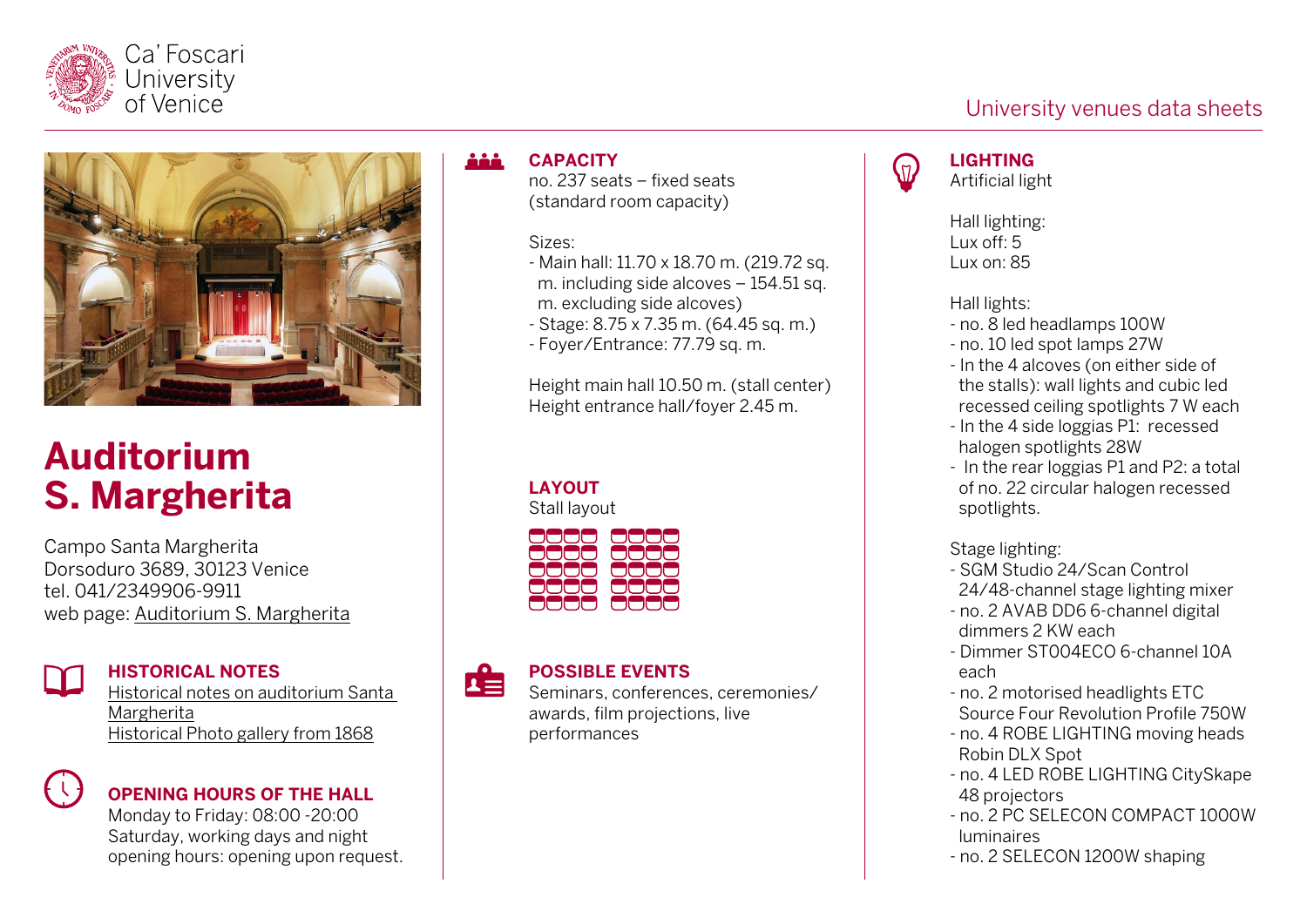

#### luminaires

- no. 4 intra-wings side brackets for cuts (each with 3 sockets)
- Motorised lighting bridge with 10 sockets (inside the stage, 4 m. from the backdrop)
- Motorised lighting bridge with 8 sockets (inside the stage, 2,3 m. from the backdrop)
- no. 46 returns from dimmer switch board to stage and hall

#### **COOLING / HEATING SYSTEMS**

Heating and cooling systems: radiant floor, AHU (Air Handling Unit) and fan coil unit



#### **ELECTRICAL SOCKETS**

16 A single-pole electrical sockets no. 3 double-pin sockets no.17 Schuko sockets no. 4 TD sockets

#### **SOCKETS POSITIONS:**

There are 4 Schuko sockets, 3 two-pin sockets and 2 four-pin multisockets in the recessed wells in the stage; other FM and TD sockets along the side walls of the hall.

In foyer: Schuko sockets behind reception tables



#### **FURNISHINGS**

- Stage floor made of light-coloured polished wood, raised from the stalls by about 1.05 m.

Width 5.60 m., maximum depth 7.90

- m., height 5.50 m. approx. (total
- usable area approx. 41 sq. m.)

Loading and unloading in the hall, from side stairs (0.80 m. wide) or from the front of the stage

- Black opaque fabric backdrop (0.80 m. from stage bottom)
- Pink/bordeaux velvet backdrop with Ca' Foscari logo (2 m. from the back of the stage)

Standard stage furniture:

- no. 2 spokesman desks measuring 185x80 cm. – h. 72 cm. - no. 6 baroque chairs

Seats:

Red velvet immovable armchairs no. 170 seats - stalls no. 20 seats - level 1 central loggias no. 24 seats - level 1 side loggias no. 23 seats - level 2 loggia

Foyer:

- Registration/reception table 130 x 80 cm. - h. 72 cm.
- Registration/reception table (fixed) 331 x 91 cm. - h. 76 cm.

#### Dressing rooms:

Common room above the stage (47 sq. m.). Dressing room furniture: no. 5 small tables with make-up mirror 80x50x89(h) cm. no. 3 tables 140x80x72(h) cm., no. 10 pink velvet armchairs and clothes stand.

#### **SET-UP MATERIALS AVAILABLE ON DEMAND**

- Baroque chairs
- no. 6 armchairs
- Perspex cube
- no. 12 freestanding panels made of white painted metal, height 2.00 m., depth 0.50 m., poster area 1.56 x 0.96 m. each (magnets for poster placement included)
- no. 2 non-height-adjustable perspex bookrests (one of which without a paper holder)
- no. 1 adjustable steel music stand (with paper holder)
- Sign and poster stands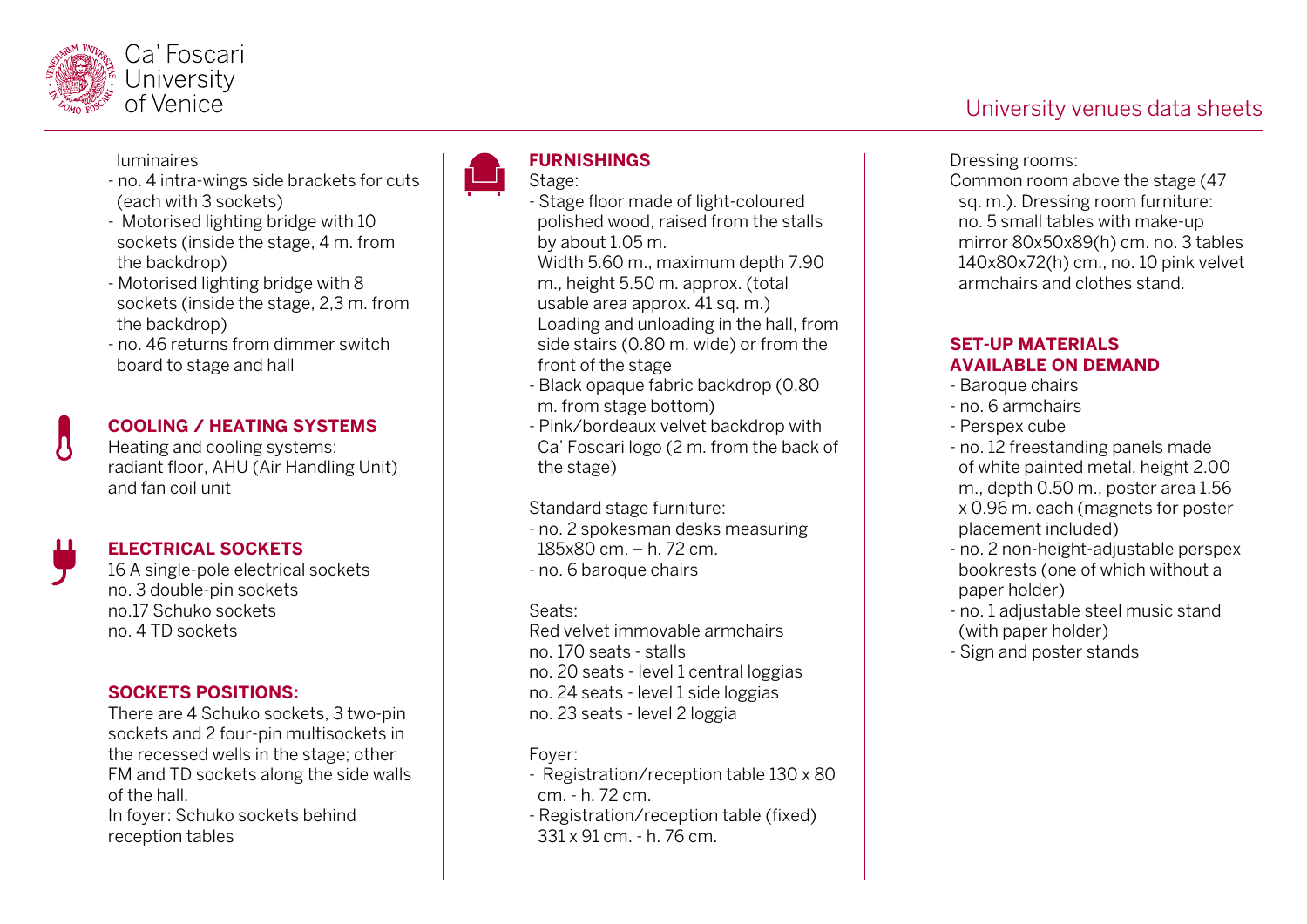

 $\blacksquare$ 

## **AUDIO/SOUND**

- YAMAHA LS9-16 digital mixing console
- YAMAHA SB168-ES digital stage box
- no. 2 Automatic audio mixers BIAMP NEXIA CS
- no. 1 Automatic audio mixer BIAMB NEXIA PM
- no. 4 Amplified acoustic speakers (Line Array) JBL model VRX932LAP
- no. 2 Powered speakers (sub-woofer) JBL model VRX918SP/230
- no. 4 Amplified speakers (stage monitor) YAMAHA model MSR100
- no. 6 AUDIO-TECHNICA AT857QMA stand microphones with table base
- no. 3 Dynamic microphones SENNHEISER MD 425 with floor stand - no. 2 AUDIO-TECHNICA AE5100 cardioid condenser microphones



## **VIDEO PROJECTION**

- Video projection:
- 6x5 m. motorized projection screens - EPSON EB-L1500U 4K Projector (3-
- LCD laser, 12,000 lumens, WUXGA)
- EPSON EB-Z8000WU Full HD Projector
- (3 LCD, 6000 lumens, WUXGA)
- Blu-Ray Disc Player DENON DN-V500BD
- no. 1 notebook PC connected via HDMI to the multimedia system on the spokesman desk (no login required, connected to the Internet via Ethernet cable, Windows 10 OS with pdf reader,

Office 365 Suite + Skype, VLC media player, Zoom, Chrome and Firefox)

- no. 2 notebook PCs in the control room (no login required) connected via HDMI or VGA + audio to the multimedia system
- 2 LCD 22" monitors for spokesman desk

Video and multimedia control room: Production control room (technical operator required)

- Analog Way PULSE S300 Multimedia Presentation Switcher/Scaler
- Keypad for remote control of Analog Way RK300 Switcher/Scaler
- 4 HD Dome PTZ cameras PANASONIC AW-HE50SE
- Camera Controller (RCU) Panasonic AW-RP50
- HD Video Mixer Panasonic AW-HS50
- no. 2 x Full HD LCD Monitor: Hannsg HH191DPB 24" Fujitsu E22W-5 19"
- HD Digital A/V Recorder PANASONIC AG-HMR10 (on SDHC Memory Card)

#### **STREAMING AV AND VIDEOCONFERENCE**

- no. 1 H.264 Streaming Media Processor EXTRON SMP 351 HD (streaming up to 1920x1200, default 720p, 1080p), also functioning as HD digital AV recorder

- no. 1 MCU for video conferencing LifeSize Room 220i

# **LIVE STREAMING**

Auditorium's multimedia system is set up for live audio-video streaming in HD format (AVCHD format with MPEG-4 AVC/H.264 compression), through the streaming multimedia encoder, on YouTube at a maximum resolution of 720P (the same as cameras). People authorised to operate the encoder to start and end the live broadcast are the ASIT Multimedia Sector technicians and the maintenance company. Autonomous management of streaming is not allowed.